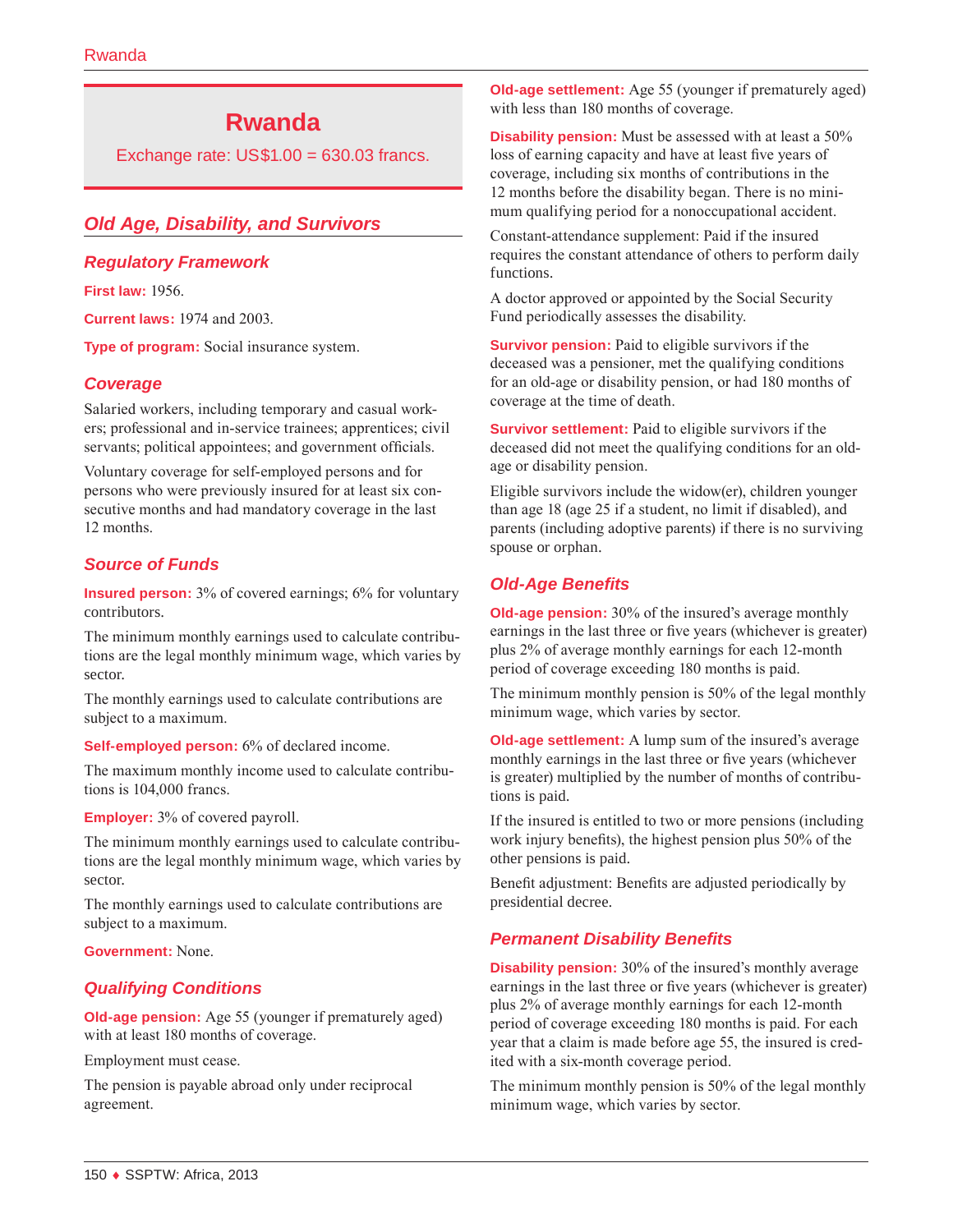Constant-attendance supplement: 40% of the insured's pension is paid.

Benefit adjustment: Benefits are adjusted periodically by presidential decree.

## *Survivor Benefits*

**Survivor pension:** 50% of the old-age or disability pension the deceased received or was entitled to receive is paid to the widow(er).

**Orphan's pension:** 25% of the old-age or disability pension the deceased received or was entitled to receive is paid for each eligible orphan; 40% for a full orphan.

Full orphans may receive more than one pension (old-age or disability pension).

**Dependent parent's pension (if there are no other eligible survivors):** 25% of the old-age or disability pension the deceased received or was entitled to receive is paid to each eligible parent.

All survivor benefits combined must not exceed 100% of the old-age or disability pension the deceased received or was eligible to receive.

**Survivor settlement:** A lump sum of one month of the old-age or disability pension for each six-month period of coverage is paid to the widow(er).

**Orphan's settlement:** A lump sum of 50% of the survivor settlement is paid to each eligible orphan. The total settlement paid to orphans must not exceed twice the survivor settlement.

Benefit adjustment: Benefits are adjusted periodically by presidential decree.

## *Administrative Organization*

Ministry of Finance and Economic Planning [\(http://www](http://www.minecofin.gov.rw) [.minecofin.gov.rw\)](http://www.minecofin.gov.rw) provides general supervision.

Social Security Fund [\(http://www.csr.gov.rw\)](http://www.csr.gov.rw), managed by a tripartite council and a director general, administers the program.

Rwanda Revenue Authority (<http://www.rra.gov.rw>) collects contributions.

# *Sickness and Maternity*

# *Regulatory Framework*

No statutory benefits are provided.

The labor code requires employers to pay 100% of wages for sickness benefits for up to 30 days, and 66.7% of wages for maternity benefits for up to 12 weeks.

# *Work Injury*

### *Regulatory Framework*

**First law:** 1949 (private sector).

**Current laws:** 1974 and 2003.

**Type of program:** Social insurance system.

#### *Coverage*

Employed persons. Exclusions: Self-employed persons.

## *Source of Funds*

**Insured person:** None.

**Self-employed person:** Not applicable.

**Employer:** 2% of gross monthly payroll.

**Government:** None.

## *Qualifying Conditions*

**Work injury benefits:** There is no minimum qualifying period.

# *Temporary Disability Benefits*

**Temporary disability benefits:** 75% of the insured's average daily earnings in the three months before the disability began is paid until full recovery or certification of permanent disability, up to 180 days.

A doctor approved or appointed by the Social Security Fund periodically assesses the disability.

# *Permanent Disability Benefits*

**Permanent disability pension:** If the insured is assessed with a total disability, 85% of the insured's average monthly earnings in the three months before the disability began is paid.

Constant-attendance supplement: If the insured requires the constant attendance of others to perform daily functions, 40% of the insured's pension is paid.

Partial disability: If the assessed degree of disability is at least 15%, a percentage of the full pension is paid according to the assessed degree of disability; otherwise, a lump sum of three years of pension is paid, according to the assessed degree of disability.

A doctor approved or appointed by the Social Security Fund periodically assesses the disability.

# *Workers' Medical Benefits*

**Medical benefits:** Benefits include medical, surgical, and dental care; laboratory services; medicine; hospitalization; eyeglasses; appliances; rehabilitation; and transportation.